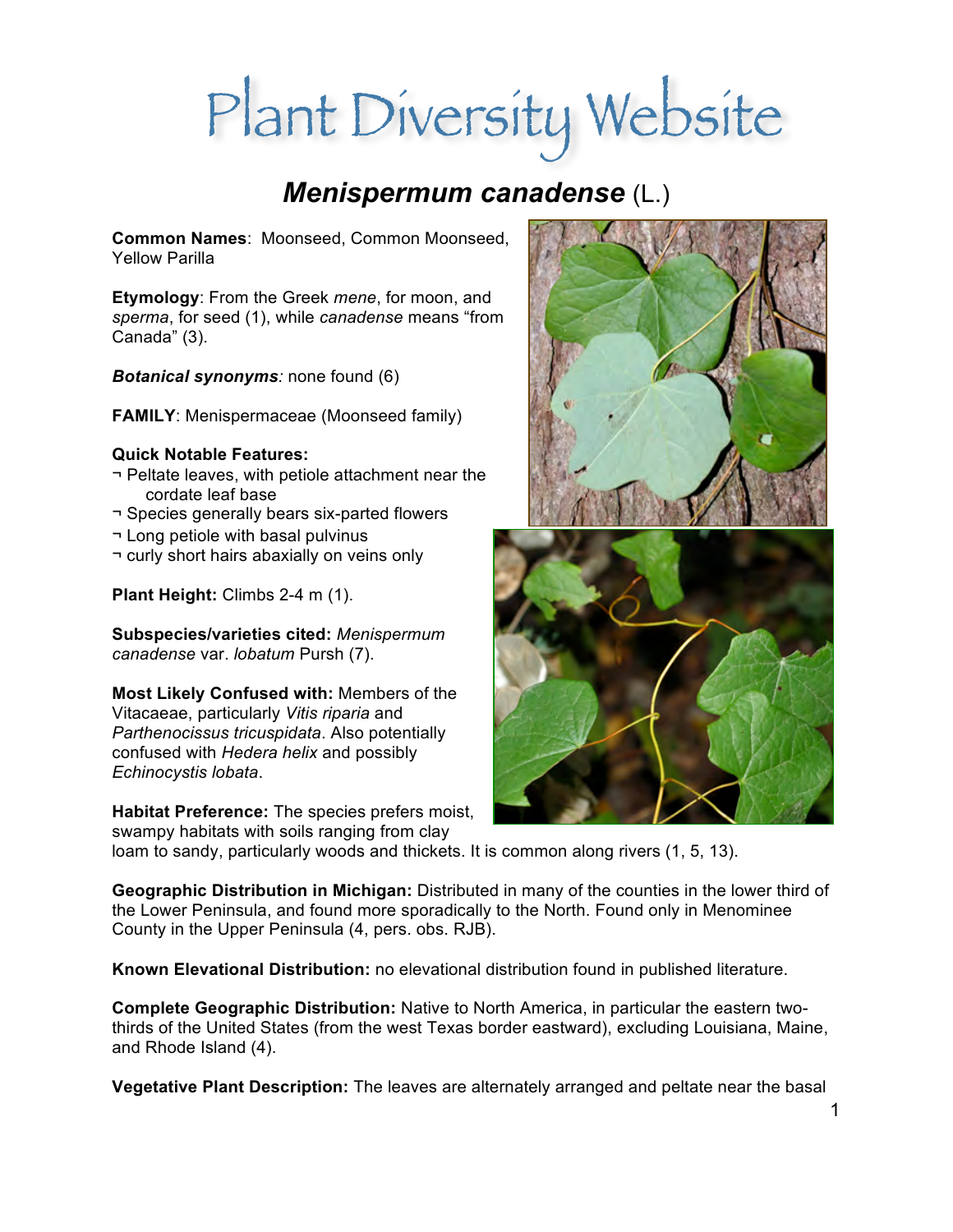margin, with petiole attachment very close to the leaf blade's cordate base. The base is slightly pubescent and shallowly (occasionally deeply) lobed (1, 4). The leaves are 10-15 cm long, 15-20 cm wide (ovate to suborbicular) and can be anywhere from entire to seven-lobed (most commonly three to five-lobed) (5, 14). The venation is palmate. It spreads asexually by vegetatively colonizing. Its bark is woody. It has no fall color, and though perennial, is not evergreen (6, 13).



**Climbing Mechanism**: Climbs dextrally (left to right) by twining with the stem apex (6).

**Flower Description:** The vine is dioecious with small, non-fragrant flowers in panicles. Flowers range from a creamy white to a brownish green (6, 13). Both male and female flowers have between four and eight sepals that are 0.4 - 1.8mm and four to twelve petals that are 0.6 - 2mm.

Stamens of the male flowers are 4mm long; pistillate flowers have 2-4 carpels that are about 1.4mm long (7). The ovary is superior (6).

**Flowering Time:** May to July (in Illinois) (6).

**Pollinator:** no published reports found.

**Fruit Type and Description:** Blue to black drupe, 6- 13mm long. They resemble glaucous wild grapes and ripen from September to November (1, 4, 6).

**Seed Description:** Shaped like a crescent moon, 6- 10mm across (pers. obs.), light tan to brown to gray (4). The seedling has very long thin cotyledons, but a typically-shaped first true leaf (see last image).

**Dispersal Syndrome:** The fleshy blue fruit with a single seed certainly suggests vertebrate dispersal, and one study in Illinois found that the fruits were eaten by hermit thrushes (15).

**Distinguished by**: Tiny crescent-shaped seeds and abrupt petiole-to-leaf attachment. The seed of *Menispermum* distinguishes it from all *Vitis* species; in addition to the axillary tendrils of *Vitis*, which are lacking in *M. canadense.* The lack of tendrils also separates *M. candense* from *Parthenocissus tricuspidata*, a plant whose modified tendrils often bear adhesive pads. *M. canadense* is distinguished from *Hedera helix* (common ivy) because *Menispermum*





climbs using apical branches while *Hedera* uses adventitious roots to climb. *Menispermum* is distinguished from the very herbaceous *Echinocystis lobata* by the presence of coiling axillary tendrils and serrate, deeply lobed leaves in *Echinocystis.*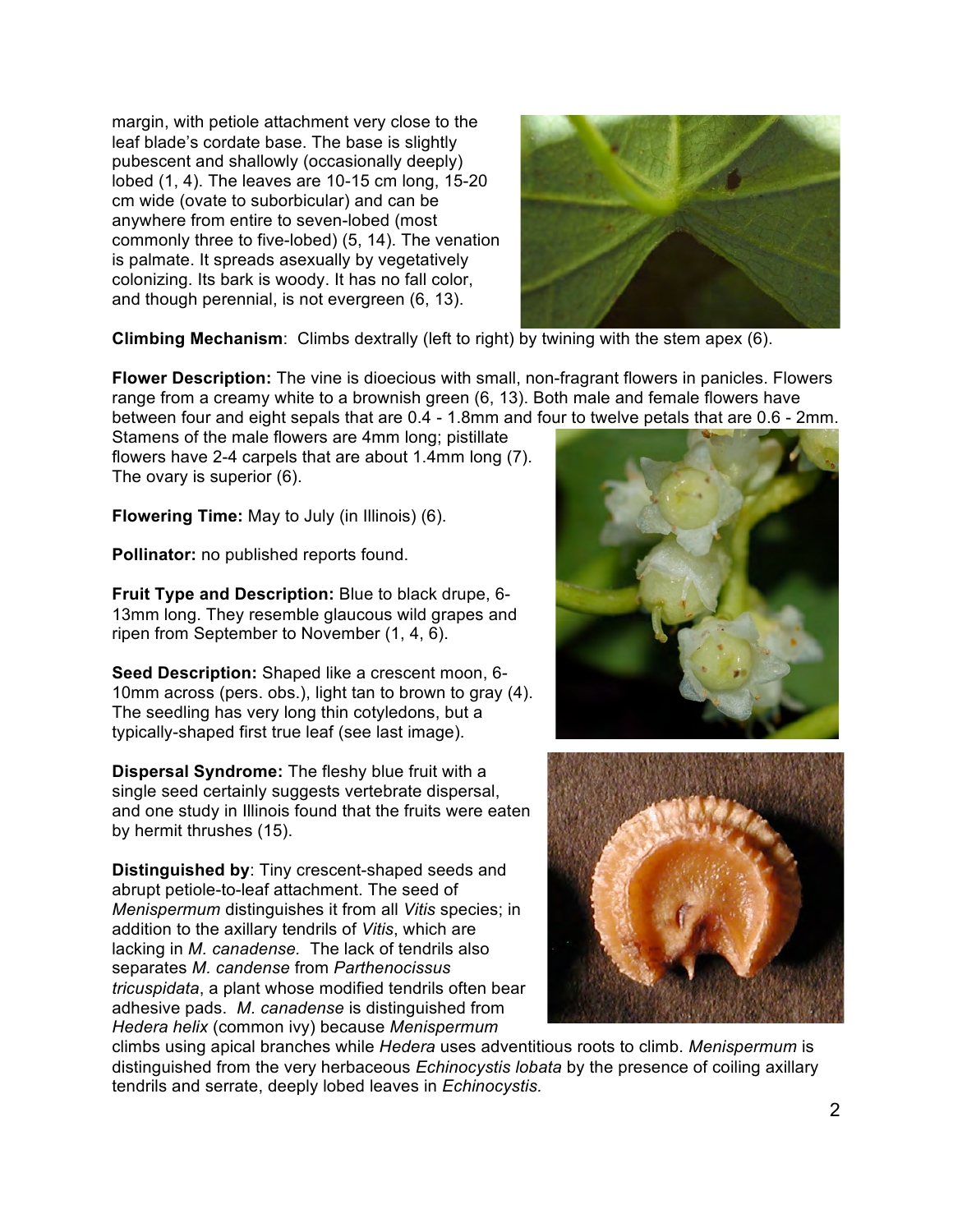**Other members of the family in Michigan:** No others. The only other species in the genus

*Menispermum* is found throughout Asia (7,10). *Calycocarpum, Cissampelos,* and *Cocculus* are other Menispermaceae genera found in the United States (7). The family is largely tropical.

**Ethnobotanical Uses:** Curiously, although the drupes are "strongly suspected to be poisonous" (1), *Menispermum canadense* has many ethnobotanical uses, ranging from bowel treatments to "weakly females" (2). It was also used as a skin treatment (especially for sores), treatment for venereal diseases, and a laxative (2). Luckily, all uses cite only the use of the roots, and not the drupe. Other species in *Menispermum*, e.g., *M. dauricum,* are entirely poisonous and yet still used as a cancer treatment (9).



**Phylogenetic Information**: Within the Ranunculales, the Menispermaceae is most closely related to the Berberidaceae and the Ranunculaceae, both of which have well-known members such as barberry, marsh marigold, columbine, and wolfsbane. The closest relative to this branch of the Ranunculales is the Circaeasteraceae family, although the support for this relation is relatively weak. Circasteraceae is an geographically-restricted family, found only in Nepal and Southwestern China (and is also known as the Kingdoniaceae family). Interestingly, the similarities between the fruits of Lardizabalaceae and Menispermaceae (both have non-peltate carpels and fleshy fruits) demonstrate a strong relation there as well.

**Interesting Quotation or Other Interesting Factoid not inserted above:** The genus literally means "moon seed" in Greek; why it is named such should be quite obvious by now. The plant (which is highly toxic) is often confused in the wild for its edible look-alike, wild grape.

#### **Literature and websites used:**

- 1) Gleason, H.A. 1963. *The new Britton and Brown illustrated flora of the Northeastern United States and Adjacent Canada*. The New York Botanical Garden, Hafner Publishing: New York.
- 2) Moerman, D.E. 1998. *Native American Ethnobotany.* Timber Press, Portland, OR. Access online via University of Michigan Dearborn. http://herb.umd.umich.edu/
- 3) *Dictionary of Botanical Epithets* http://www.winternet.com/~chuckg/dictionary.html
- 4) Voss, E.G. 2001. *Michigan Flora*. Volume II, Cranbrook Institute: Ann Arbor, Michigan.
- 5) Gleason, H.A. and A. Cronquist 1991. *Manual of Vascular Plants of the Northeastern United States and Adjacent Canada*. New York Botanical Garden, Bronx, New York.
- 6) Illinois Plant Information Network. http://www.fs.fed.us/ne/delaware/ilpin/M.htm
- 7) Rhodes, D.G. Menispermaceae. In: Flora of North America Editorial Committee, eds. 1993+. *Flora of North America North of Mexico*. New York and Oxford. Vol. 3. http://www.efloras.org/florataxon.aspx?flora\_id=1&taxon\_id=220008359
- 8) USDA Natural Resources Conservation Service Plant Profile for Menispermum canadense http://plants.usda.gov/java/profile?symbol=MECA3
- 9) Plants for a Future http://www.pfaf.org/database/plants.php?Menispermum+davuricum
- 10) Flora of Pakistan http://www.efloras.org/florataxon.aspx?flora\_id=5&taxon\_id=107477